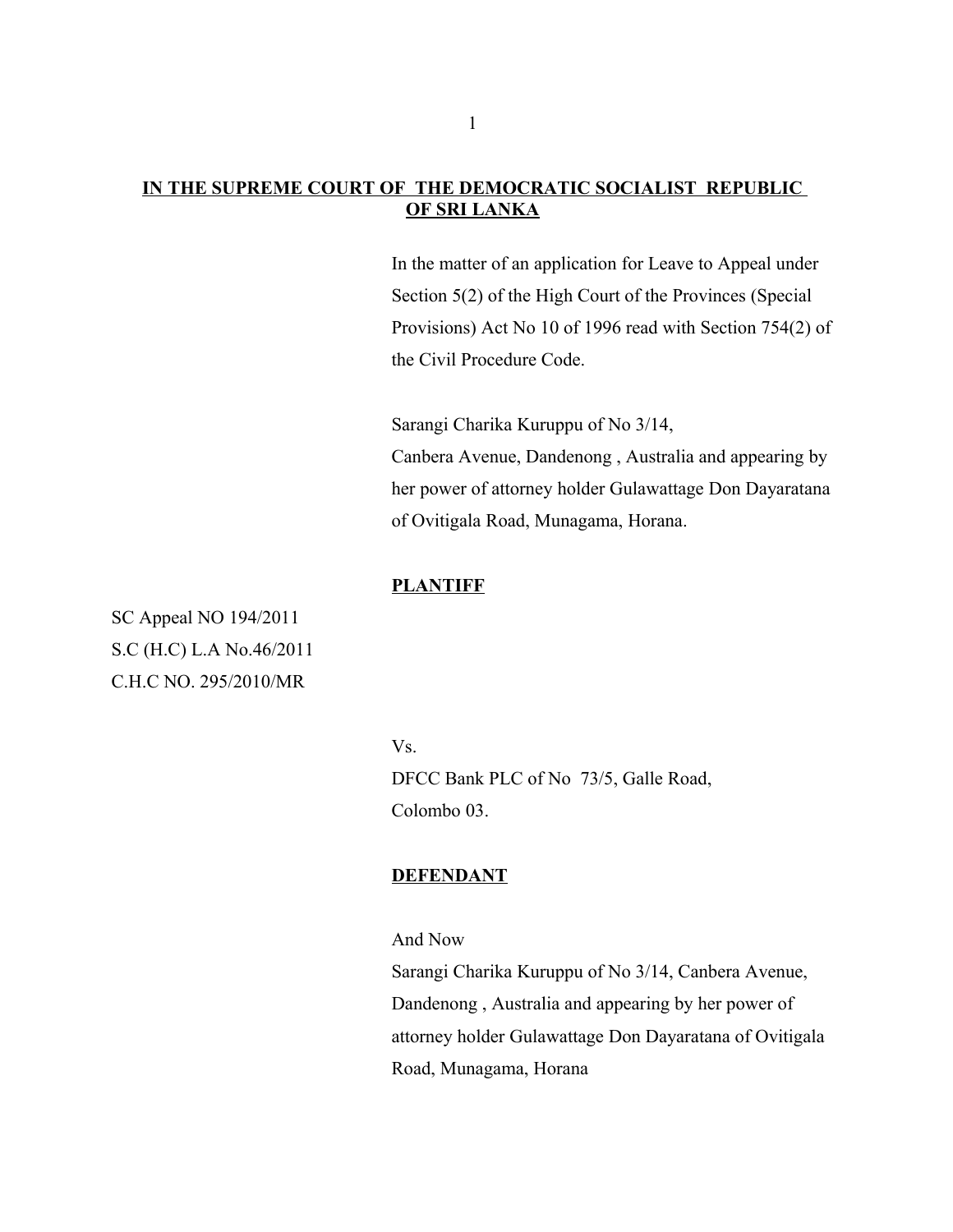# **PLANTIFF-PETITIONER**

Vs.

DFCC Bank PLC of No 73/5, Galle Road, Colombo 03.

## **DEFENDANT-RESPONDENT**

| <b>Before</b>                             | Chandra Ekanayake, J.<br>Priyasath Dep, PC J<br>Buwaneka Aluwihare, PC J                                                                                   |
|-------------------------------------------|------------------------------------------------------------------------------------------------------------------------------------------------------------|
| Counsel                                   | S.A Parathalingam, PC with<br>Varuna Senadeera for the Plaintiff Appellant<br>Kushan D'Alwis, PC with Kaushalya Nawaratne<br>for the Defendant-Respondent. |
| Argued on                                 | 15.12.2015.                                                                                                                                                |
| <b>Written Submissions</b><br>tendered on | 23.11.2011 (by the Plaintiff-Appellant)<br>16.02.2012 (by the Defendant Respondent)                                                                        |
| Decided on                                | 28.03.2016.                                                                                                                                                |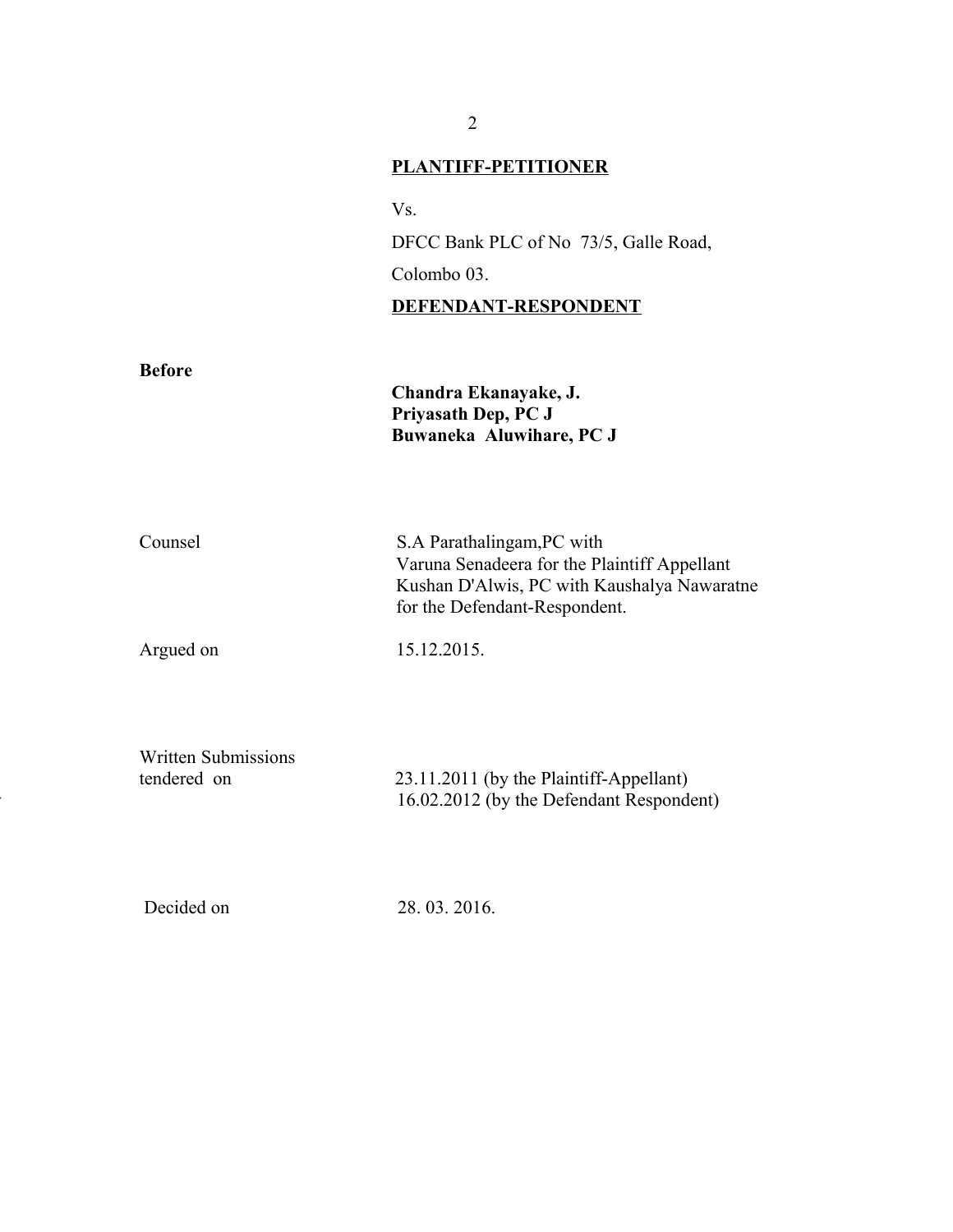Chandra Ekanayake, J

The plaintiff- appellant (hereafter referred to as the appellant) by petition dated 01/06/2011 filed in this Court ( together with an affidavit of her power of attorney holder ) had sought inter-alia leave to appeal against the order of the Learned Judge of the Commercial High Court dated 13/05/2011, to set aside the same and to issue an interim injunction as prayed for in sub-paragraph (f) of the prayer to the plaint filed in case No.CHC/295/2010/ MR in the Commercial High Court of Colombo. An order staying all proceedings in the aforesaid case No: CHC/295/2010/MR and also for an order suspending the operation of the said order dated13.05.2011 until final conclusion and determination of this case were also sought by the appellant (as per sub-paragraphs (d) and (e) of the the prayer to the petition)

When the above application was supported on 27/11/2011 this Court had granted leave to appeal on the following questions of law :-

- (1) has the Learned Judge of the Commercial High Court erred in holding that the purported cause of action of the petitioner is based on the conduct of a recipient of rights from a co-owner of a land in respect of which the petitioner has co-owned rights and not a cause of action based on a "commercial transaction" between the respondent bank and the other co- owner?
- (2) has the the Commercial High Court Judge erred in proceeding to make order after coming to the categorical finding that the transaction pleaded in the plaint is not a "commercial transaction"?
- (3) has the Learned judge of the Commercial High Court in his said order erred and/or misdirected himself in applying the judgment in Abeywardana Vs Abeywardana (1993) 1 S.L.R 272 to the facts of this case and thereby erroneously holding that the contents of the affidavit tendered with the plaint may be based on hearsay and cannot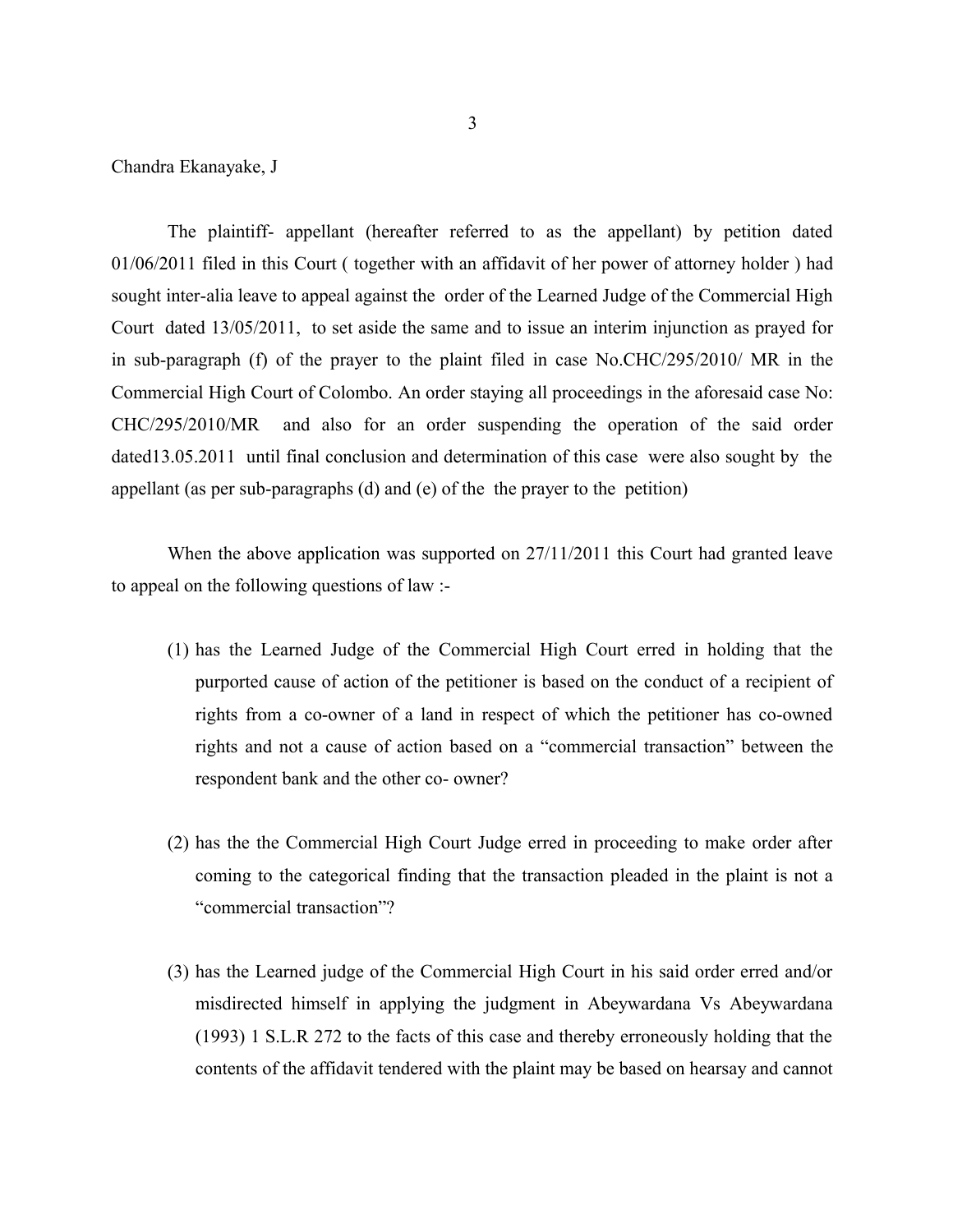be accepted for the purpose of confirming a cause of action?

(4) has the Learned Judge of the Commercial High Court in his said order erred in holding that the affirmant of the said affidavit should adduce his grounds of belief, has totally disregarded the provisions of Section 181 of the Civil Procedure Code

 The appellant had instituted action against the defendant - respondent bank(hereinafter referred to as the respondent) praying for the following main reliefs, namely :-

- that the aforesaid mortgage bond bearing No  $552$  dated  $29/03/2006(X11)$  and that the notice of resolution passed by the board of directors of the respondent bank (X13) are wrongful, unlawful , ab-initio null and void and of no force or avail in law,
- that the respondent is not entitled to sell by public auction the land and premises morefully described in the schedule to the plaint in terms of the said resolution (X13) and to sell by public auction the said property based on the aforesaid mortgage bond (X11),
- a permanent injunction preventing the respondent and its servants, agents and all those holding under it from taking further steps in terms of the said resolution and/or selling, and/or alienating and/or in any other manner disposing the said property - vide sub prayer (e) of the prayer to the plaint.

The basis of the plaint is as follows :-

5.

The appellant had become aware of notice of a resolution (X13)passed by the board of directors of the respondent bank under Section 8 of the Recoveries of Loans by Banks (Special Provisions) Act No 4 of 1990 published in the newspapers. The appellant had made repeated representations not to take any further steps with regard to the said resolution. Notwithstanding the aforesaid requests the respondent bank had proceeded to take further steps in respect of the said resolution. It is the stance of the appellant that Attanayake

4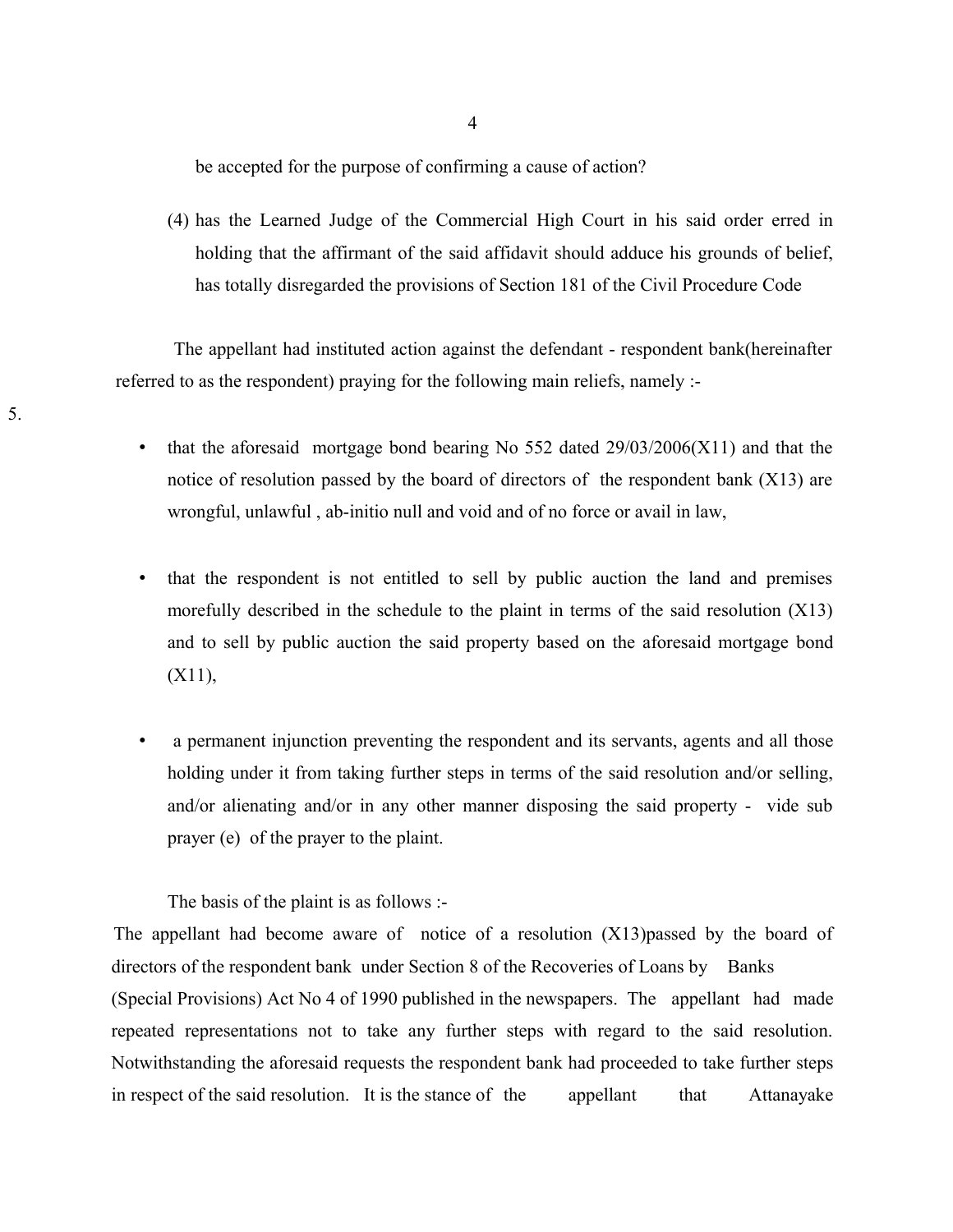Mudiyanselage Ariyadasa (the step father of the appellant) who being a person said to be entitled only to an undivided 2/6 share of the said property is not entitled to execute a mortgage bond in respect of the entirety of the property. The appellant contends that on or about 29.03.2006 the said A.M.Ariyadasa has purported to have mortgaged the entirety of the said land and premises which is morefully described in the schedule to the plaint by mortgage bond bearing No.552 of 29.03.2006 attested by S.D.N.Kannangara N P - (X11). It has been further contended by the appellant that she was not a signatory to the said mortgage bond and A.M.Ariyadasa by executing the said mortgage bond in the above manner has acted in derogation of the the rights of appellant in respect of the said property. As per the title averred in the plaint the appellant is entitled to an undivided 1/6 share of the property. On the above basis the appellant claims that the said mortgage bond is wrongful, unlawful, ab-initio null and void and of no force or avail in law and thus the respondent is not entitled to sell by public auction the property described in the schedule to the plaint.

When the application in the plaint was supported before the Commercial High Court on 19/05/2010 Learned Judge had issued an enjoining order as pleaded in sub prayer (g) of the plaint together with a notice of interim injunction. On receipt of the same the respondent had filed its statement of objections (together with an affidavit and documents). The inquiry into the application for interim injunction had been disposed of by way of written submissions. The Learned Judge had pronounced the impugned order dated 13/05/2011. By the above order the appellant's application for interim injunction was dismissed.

At the hearing before this Court Learned Counsel who appeared for the appellant heavily laid stress on the fact that aforesaid A.M Ariyadasa who is entitled only to an undivided 2/6th share of the said property is not entitled to execute the aforesaid mortgage bond bearing No 552 dated 29.03.2006 in respect of the entirety of the said land and premises, which being a coowned property.

Perusal of the impugned order reveals that the Learned Judge had observed the following:-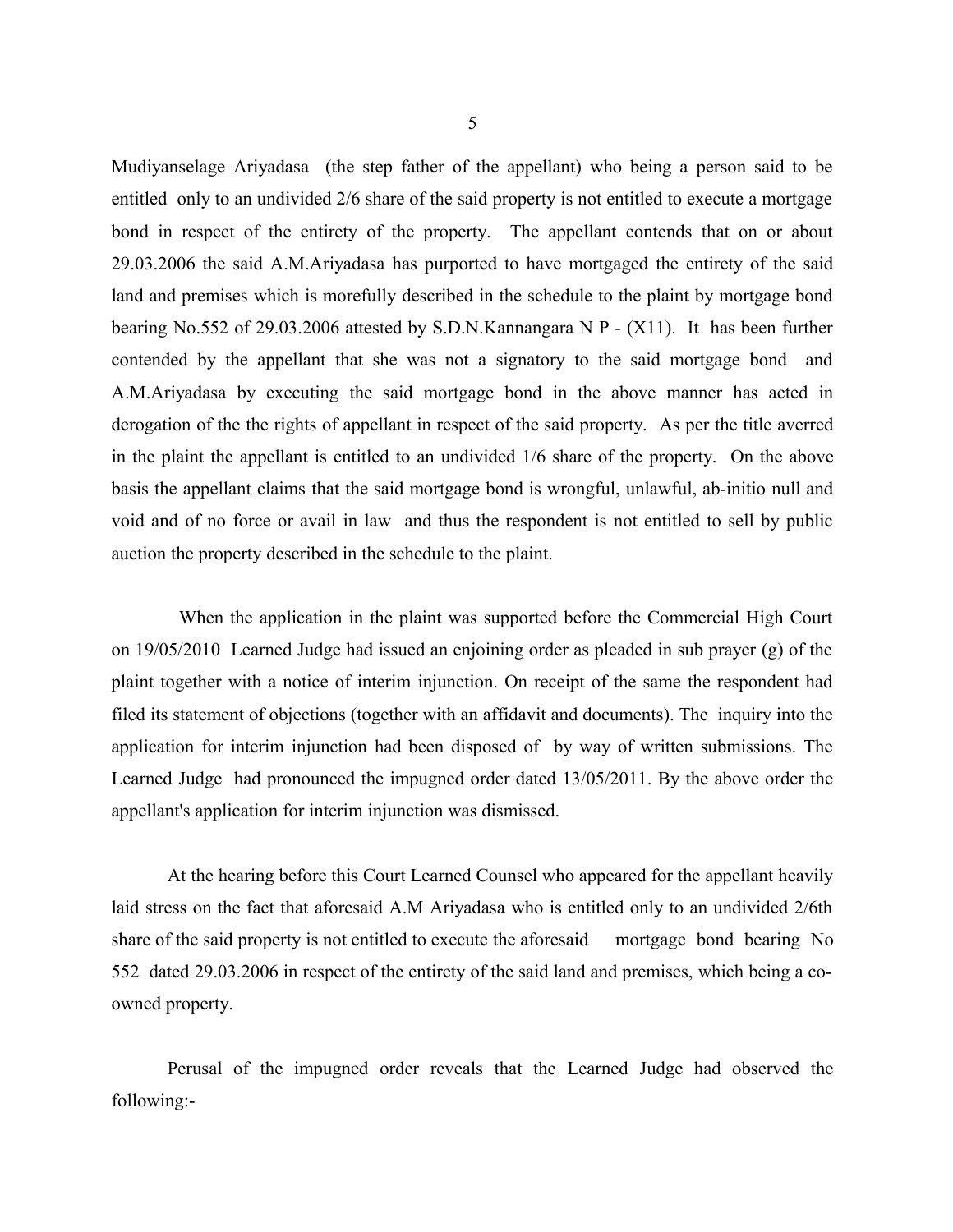- (a) that the defendant had not raised any objection with regard to jurisdiction of the Court in the Commercial High Court,
- (b) for the Court to be clothed with jurisdiction to hear and conclude a case of this nature the cause of action has to be one which has arisen on a commercial transaction. The alleged cause of action submitted by plaintiff is against the defendant bank and a careful consideration of the averments in the plaint disclose that the alleged cause of action has not arisen from a commercial transaction between the two parties,
	- (c ) if at all any commercial transaction could arise between the defendant bank and the 2nd husband of the plaintiff's mother who is a co-owner of the mortgaged property,
		- (d) for the above reasons this cause of action has not arisen on a commercial transaction between the appellant and the respondent.

 Further at page 6 of the impugned order he had concluded that in terms of Section 4 of the above mentioned Act No. 4 of 1990, a resolution can be passed by the bank in respect of any property mortgaged to the bank as security for any loan in respect of which default has been made in order to recover unpaid portion of such loan and interest thereon subject to the terms stipulated in section 13 of the Act. The said Section 4 thus reads as follows:-

> "Subject to the provisions of Section 7 the Board may by resolution to be recorded in writing authorize any person specified in the resolution to sell by public auction any property mortgaged to the bank as security for any loan in respect of which default has been made in order to recover the whole of the unpaid portion of such loan, and the interest thereon upon the date of the sale , together with the moneys and costs recoverable under Section 13."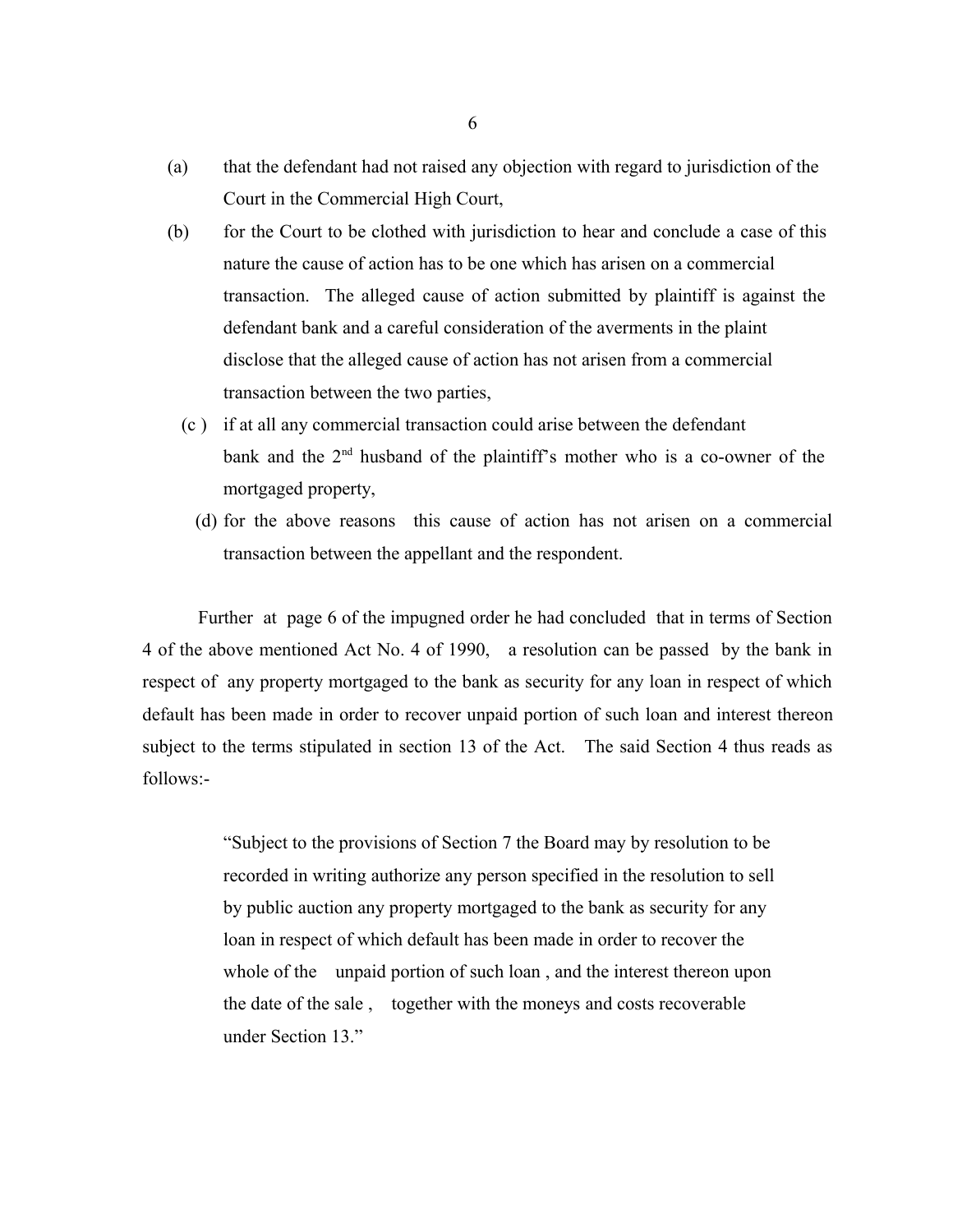By sub prayers (a) and (b) to the petition the mortgage bond  $(X11)$  and the board resolution (X13) are sought to be declared null and void. As per sub prayers (d) and (e) to the plaint, a declaration to the effect that the respondent is not entitled to sell the mortgaged property by public auction and a permanent injunction preventing the respondent from taking any steps in relation to the resolution (X13) have been sought respectively. By sub prayers (f) and (g) to the plaint an interim injunction and an enjoining order also had been sought.

 A party who seeks an interim injunction must as a rule, should satisfy Court on three requirements viz;

- (i) has the plaintiff made out a *prima facie* case?
- (ii) does the balance of convenience lie in favour of the plaintiff?
- (iii) do the conduct and dealings of the parties justify the grant of the same. In other words do equitable considerations favour the grant of an interim injunction.

 The first and foremost thing that should be satisfied by an applicant seeking an interim injunction is: "has the applicant made out a *prima-facie* case"? in other words, it must appear from the plaint that the probabilities are such that the party who is seeking the interim injunction is entitled to a judgment in his favour. That is the plaintiff must show that a legal right of his is being infringed and that he will probably succeed in establishing his rights. A prima facie case - does not mean a case which is proved to the hilt, but a case which can be said to be established if the evidence which is led in support of the same were believed and accepted. In the case of Martin Burn Ltd., v. R.N.Banerjee, (AIR) 1958 SC 79 at 85: the Supreme Court of India (Bhagwati, J) had opted to outline the ambit and scope of connotation "*prima-facie*" case as follows:-

"A *prima facie* case does not mean a case proved to the hilt but a case which can be said to be established if the evidence which is led in support of the same were believed. *While determining whether a prima facie case had been*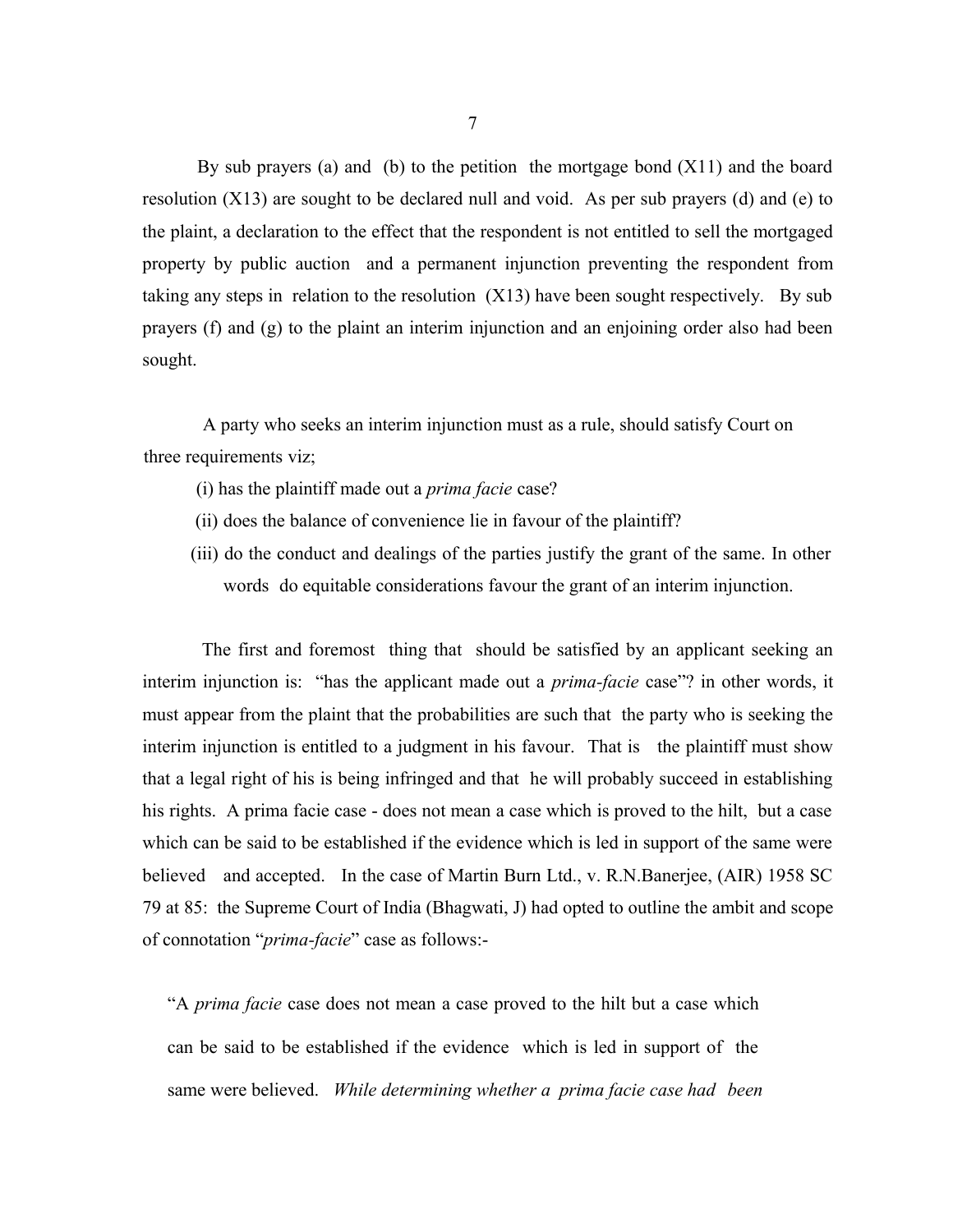*made out the relevant consideration is whether on the evidence led it was possible to arrive at the conclusion in question and not whether that was the only conclusion which could be arrived at on that evidence."*

When deciding whether a *prima facie* case has been established by an applicant for an interim injunction, the court has to first satisfy itself that there is a serious question to be tried at the hearing and that on the facts and circumstances of each case whether there is a probability that the plaintiff is entitled to the relief claimed. In this regard pronouncement by Dalton J, (at page 34) in the case of Jinadasa vs. Weerasinghe (31 NLR 33) would lend assistance. Per Dalton, J., whilst adopting the language of Cotton L.J. in Preston Vs. Luck (Supra) (1884) 24 CH.497:-

" In such a matter court should be satisfied that there is a serious question to be tried at the hearing and that on the facts before it there is a probability that the plaintiff are entitled to relief."

When considering whether an applicant for an interim injunction has passed the test of establishing a *prima facie* case, the Court should not embark upon a detailed and full investigation of the merits of the parties at this stage. But, it would suffice if the applicant could establish that probabilities are that he will win. In this regard assistance could also be derived from the decision in Dissanayake vs Agricultural and Industrial Corporation 1962 - 64NLR 283. Per H.N.G. Fernando J., (as he then was) in the above case at page 285:-

"The proper question for decision upon an application for an interim injunction is 'whether there is a serious matter to be tried at the hearing' (Jinadasa vs. Weerasinghe<sup>1</sup>). If it appears from the pleadings already filed that such a matter does exist, the further question is whether the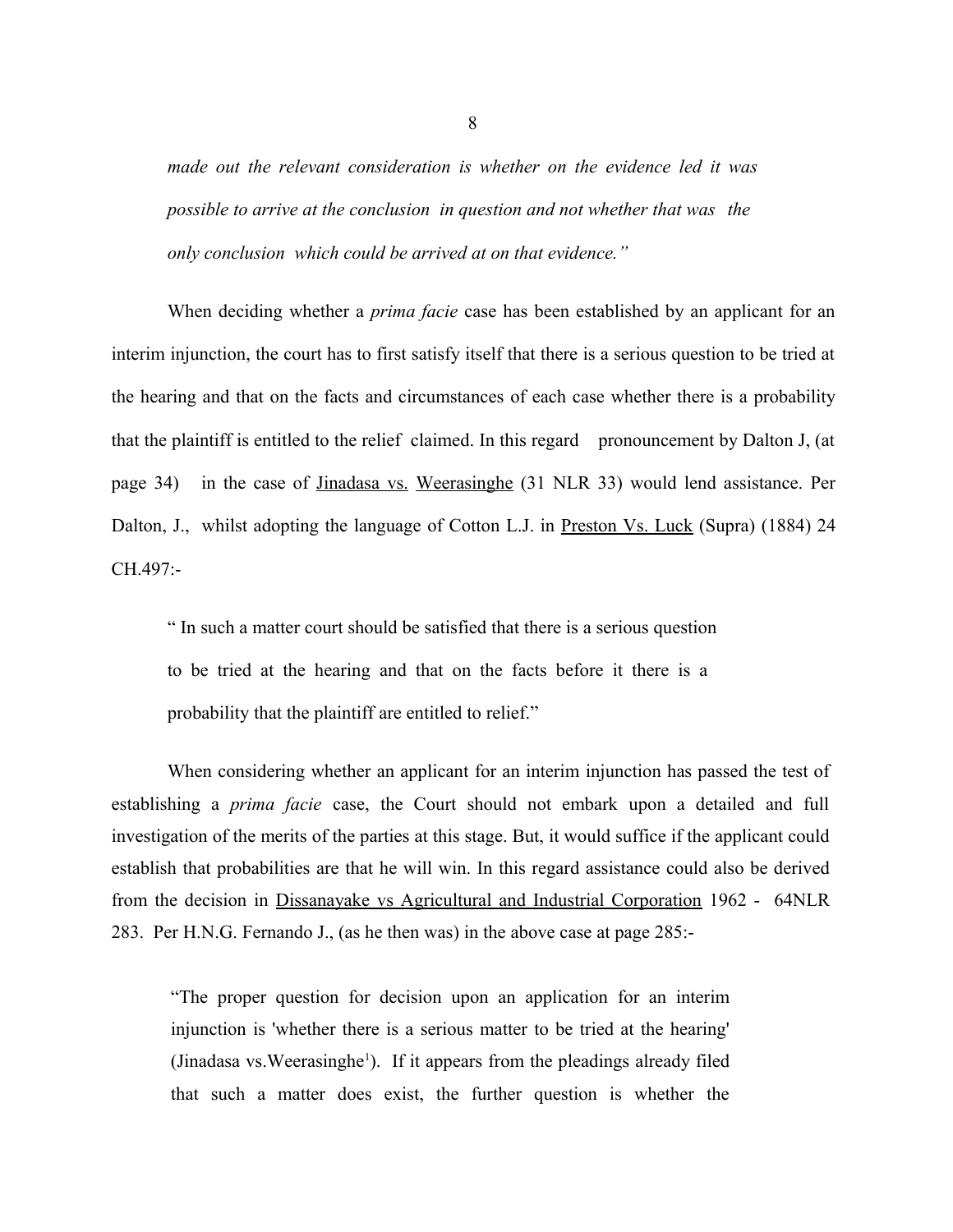circumstances are such that a decree which may ultimately be entered in favour of the party seeking the injunction would be nugatory or ineffective if the injunction is not issued."

The following principles of law were enunciated in F.D.Bandaranaike vs. State Film Corporation (1981 2 SLR 287) with regard to the sequential tests that should be applied in deciding whether or not to grant an interim injunction. Those are :-

- 'has the plaintiff made out a strong *prima facie* case of infringement or imminent infringement of a legal right to which he has title, that is, that there is a question to be tried in relation to his legal rights and that the probabilities are that he will win,
- in whose favour is the balance of convenience,
- as the injunction is an equitable relief granted in the discretion of the Court do the conduct and dealings of the parties justify grant of the injunction.'

With regard to a *prima facie* case the conclusion in the impugned judgment appears to be that the appellant has no claims for a *prima facie* cause of action. Further it is stated that under section 4 of the above Act No.4 of 1990 read with provisions of section 7 the board of directors of the bank may by a written resolution authorize a sale by public auction of any property mortgaged to the bank as security for any loan in respect of which default has been made in order to recover the money stated therein. The appellant's main complaint is that entire property has been mortgaged inclusive of her undivided share also. This alone would suffice to arrive at the conclusion that there is a serious question to be tried pertaining to the appellant's legal rights. When the entire transaction is considered it has arisen from a commercial transaction. It is not necessary that the appellant should be certain to win the main case. For the above reasons I am inclined to the view that the appellant has succeeded in establishing a *prima facie* case.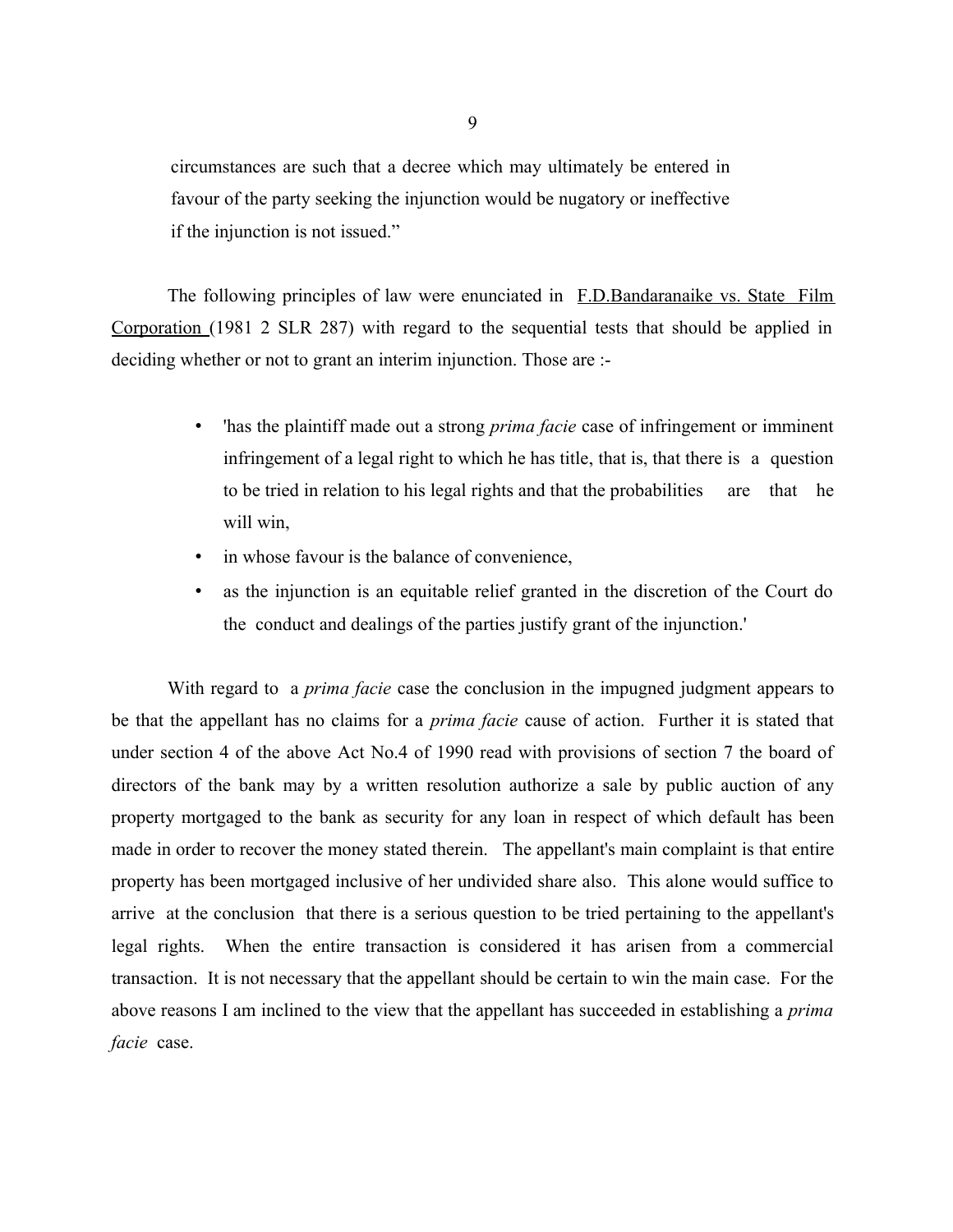If a *prima facie* case is established then we go on and see where the balance of convenience lie and whether equitble considerations favour the grant of the injunction.

In the aforecited case of F.D.Bandaranaike vs. State Film Corporation (1981 2) SLR 287), Justice Zosa has summarized the matters in granting an interim injunction at page 302. He has proceeded to state as follows :-

 "In Sri Lanka we start off with a *prima facie* case that is, the applicant for an interim injunction must show that there is a serious matter in relation to his legal rights, to be tried at the hearing and that he has a good chance of winning. It is not necessary that the Plaintiff should be certain to win. It is sufficient if the possibilities are he will win."

 When all the facts and circumstances of this case are considered it becomes amply clear that the damage the appellant would suffer in the event the injunction is refused would be greater than the damage if any, that would be caused to the other party. Therefore, the balance of convenience too favours the granting of the injunction. In my view equitable considerations also favour the issuance of the injunction.

Now I shall advert to consider the  $3<sup>rd</sup>$  and  $4<sup>th</sup>$  questions of law on which leave to appeal was granted by this Court. This leads me to examine whether the Learned Judge has misdirected himself in applying the decision in Abeywardena V Abeywardena  $-$  1993 - 1SLR, 272 to the facts of this case and erroneously held that the contents of the affidavit may be based on hearsay and as such cannot be accepted to support the cause of action. The affidavit filed in the commercial High Court is filed by the power of attorney holder of the appellant. On a perusal of the affidavit I am unable to conclude that the affidavit is based on hearsay evidence.

 With regard to the above affidavit the Learned Judge has observed that the facts averred in the affidavit do not appear to be within his personal knowledge and based on his personal